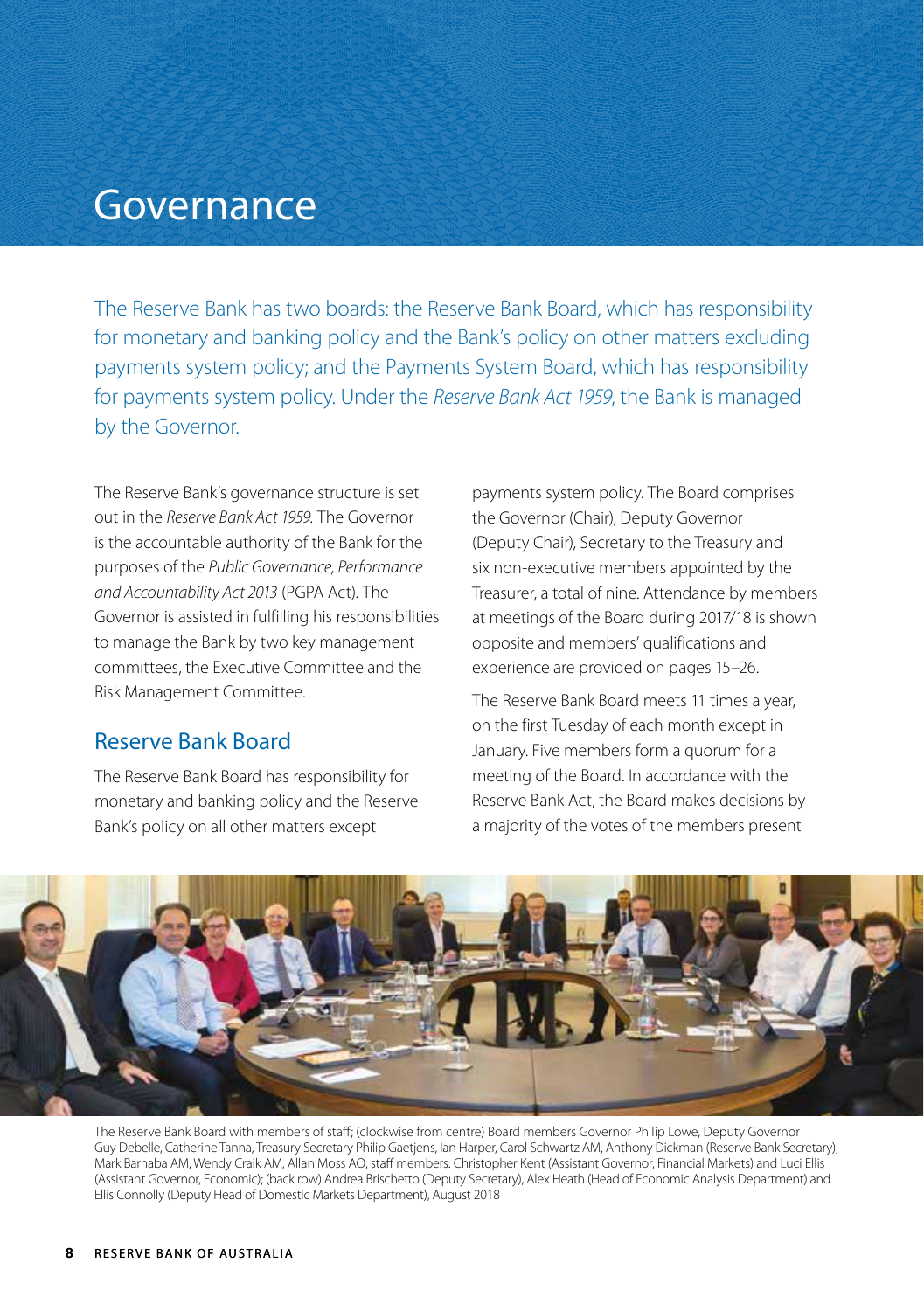#### **Board Meetings – 2017/18**

Attendance by members

|                                         | No. of meetings<br>attended | No. of meetings<br>eligible to attend |
|-----------------------------------------|-----------------------------|---------------------------------------|
| Philip Lowe (Governor)                  | 11                          |                                       |
| Guy Debelle (Deputy Governor)           | 11                          |                                       |
| John Fraser (Secretary to the Treasury) | Q(a)                        |                                       |
| John Akehurst <sup>(b)</sup>            | $\mathcal{P}$               |                                       |
| Mark Barnaba <sup>(c)</sup>             | 8                           |                                       |
| Wendy Craik <sup>(d)</sup>              |                             |                                       |
| Kathryn Fagg <sup>(e)</sup>             | 10                          | 10                                    |
| lan Harper                              | 11                          | 11                                    |
| Allan Moss                              | 11                          | 11                                    |
| Carol Schwartz                          | $\mathcal{Q}$               | 11                                    |
| Catherine Tanna                         | -1                          |                                       |

(a) (Nigel Ray (Deputy Secretary, Macroeconomic Group, Australian Treasury) attended the December 2017 and June 2018 meetings in place of John Fraser, in terms of section 22 of the Reserve Bank Act

(b)John Akehurst's term on the Board ended on 30 August 2017 (c) Mark Barnaba's term on the Board commenced on 31 August 2017

(d) Wendy Craik's term on the Board commenced on 7 May 2018

(e) Kathryn Fagg's term on the Board ended on 6 May 2018 Source: RBA

and voting, with the chair having a casting vote, if necessary, in addition to a deliberative vote.

Reserve Bank Board meetings are usually held at the Reserve Bank's Head Office in Sydney. Meetings are held in two other Australian cities each year. The Board's interstate meetings during 2017/18 were in Brisbane in September 2017 and in Adelaide in May 2018.

The Reserve Bank Board has an Audit Committee and a Remuneration Committee, whose activities are described below.

## Payments System Board

The responsibilities of the Payments System Board are set out in the Reserve Bank Act. In particular, the Act requires the Board to ensure, within the limits of its powers, that the Reserve Bank's payments system policy is directed to the greatest advantage of the people of Australia and that its related powers are exercised in such a way that, in the Board's opinion, will best contribute to:

**•** controlling risk in the financial system

- **•** promoting the efficiency of the payments system
- **•** promoting competition in the market for payment services, consistent with the overall stability of the financial system.

The Payments System Board also has responsibility to ensure that the powers and functions of the Bank under Part 7.3 of the *Corporations Act 2001* (dealing with licensing of clearing and settlement facilities) are exercised in a way that will best contribute to the overall stability of the financial system.

The Payments System Board issues a separate annual report.

## Conduct of Reserve Bank Board Members

On appointment to the Reserve Bank Board, each member is required under the Reserve Bank Act to sign a declaration to maintain confidentiality in relation to the affairs of the Board and the Reserve Bank.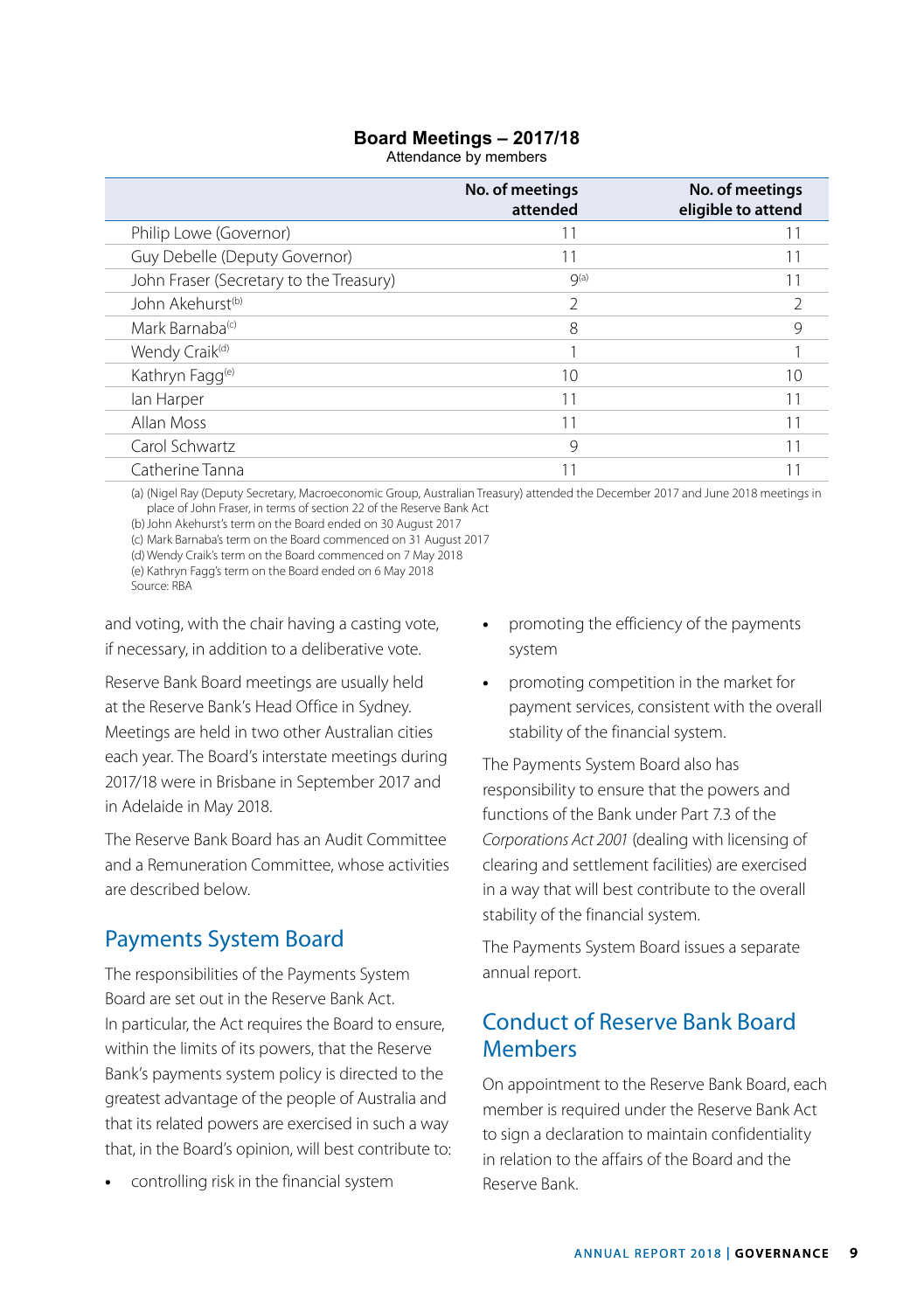Members must comply with their statutory obligations as officials of the Reserve Bank, including those set out in the PGPA Act. Members' obligations under the PGPA Act include, but are not limited to, obligations to exercise their powers and discharge their duties with care and diligence, honestly, in good faith and for a proper purpose. Members must not use their position, or any information obtained by virtue of their position, to benefit themselves or any other person, or to cause detriment to the Reserve Bank or any other person.

In order for members to discuss and decide monetary and financial stability policies, notwithstanding any material personal interest in the outcome, the Reserve Bank Act requires them to furnish a confidential disclosure of material personal interests to the Treasurer annually and, during the year, to notify any substantial change since their most recent annual disclosure. Members must declare to the other members of the Reserve Bank Board any material personal interest they have in a matter relating to the affairs of the Board other than monetary policy and financial stability. Members may give standing notice to other members outlining the nature and extent of a material personal interest in such matters.

A Code of Conduct for Reserve Bank Board members supplements these statutory

requirements and imposes obligations on members that are designed to ensure that members observe the highest possible standards of ethical conduct. The Code of Conduct, which is available on the Reserve Bank's website, addresses a range of matters including conflicts of interest and restrictions on undertaking, or being involved in, financial transactions of certain types at certain times. Following a review of the Code of Conduct by the Board in June 2018, some minor drafting changes were agreed.

#### Audit Committee

The Audit Committee is constituted as a subcommittee of the Reserve Bank Board. Its primary objective is to assist the Governor and the Board in fulfilling certain obligations in terms of the Reserve Bank Act and the PGPA Act. In particular, the Audit Committee assists the Governor and the Board in relation to:

- **•** preparing the annual report, including a report of operations, a performance statement and the financial statements
- **•** establishing and maintaining appropriate systems of internal control
- **•** establishing and maintaining appropriate systems of risk oversight and management.

|                                 | No. of meetings attended | No. of meetings eligible to attend |
|---------------------------------|--------------------------|------------------------------------|
| John Akehurst <sup>(a)(b)</sup> |                          |                                    |
| Sandra Birkensleigh             |                          |                                    |
| Rahoul Chowdry <sup>(c)</sup>   |                          |                                    |
| Michael Coleman <sup>(d)</sup>  |                          |                                    |
| Kathryn Fagg <sup>(a)(e)</sup>  |                          |                                    |
| Allan Moss <sup>(a)(f)</sup>    |                          |                                    |
|                                 |                          |                                    |

**Audit Committee Meetings – 2017/18**

Attendance by members

(a) Member of the Reserve Bank Board

(b)John Akehurst's term on the Audit Committee ended on 30 August 2017

(c) Rahoul Chowdry's term on the Audit Committee commenced on 14 February 2018

(d)Michael Coleman's term on the Audit Committee ended on 13 February 2018

(e) Kathryn Fagg's term on the Audit Committee ended on 6 May 2018

(f) Allan Moss's term on the Audit Committee commenced on 31 August 2017 Source: RBA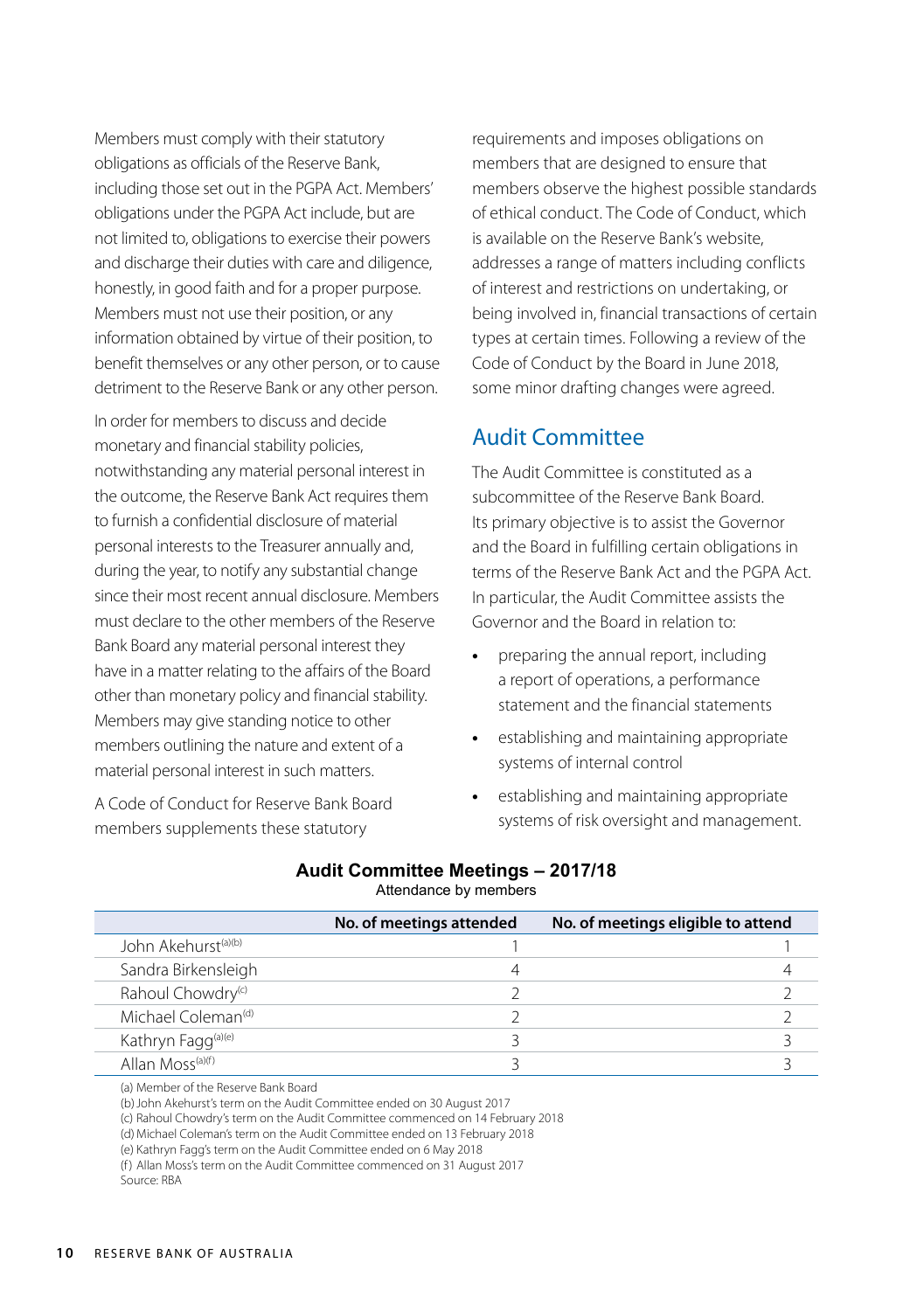Membership of the Audit Committee is comprised of two non-executive members of the Reserve Bank Board, one of whom chairs the committee, and two external members, typically former senior audit partners of major accounting firms with extensive experience in auditing in the finance sector. Attendance by members at meetings of the Audit Committee during 2017/18 is shown below and members' qualifications and experience are provided on pages 27–29.

Consistent with contemporary governance standards, no Reserve Bank executive is a member of the Audit Committee. Representatives of the Bank's internal and external auditors participate in meetings as appropriate at the invitation of the chair. The Deputy Governor attends meetings of the committee on a regular basis as the chief representative of the Bank's management. Other senior Bank executives attend meetings of the committee on a regular basis or as required.

During 2017/18, the Audit Committee met on four occasions. At its July 2018 meeting, the committee considered the draft consolidated financial statements for the Reserve Bank for the year ended 30 June 2018 and agreed that the statements be presented to the Governor and the Reserve Bank Board with its endorsement. The committee meets at least annually with the external auditors without management present; in respect of 2017/18, this occurred immediately following the July 2018 meeting.

## Remuneration Committee

The Remuneration Committee of the Reserve Bank Board is established in terms of section 24A of the Reserve Bank Act to recommend to the Board 'terms and conditions relating to the remuneration and allowances' for the Governor and Deputy Governor. Membership of the committee is drawn from the non-executive members of the Board and comprises Catherine Tanna (Chair), Ian Harper and Carol Schwartz. During 2017/18, the committee met on three occasions.

The offices of Governor and Deputy Governor are Principal Executive Offices in terms of the *Remuneration Tribunal Act 1973*, which provides for the Remuneration Tribunal to determine the applicable remuneration reference rate for these offices. The Remuneration Committee reviews the terms and conditions (including remuneration) applying to the Governor and Deputy Governor annually and recommends adjustments to the Reserve Bank Board for approval, providing that such terms and conditions are consistent with the framework for Principal Executive Offices determined by the Remuneration Tribunal. In accordance with section 21A of the Reserve Bank Act, neither the Governor nor the Deputy Governor takes part in decisions of the Reserve Bank Board relating to the determination or application of any terms or conditions on which either of them holds office.

| Remuneration Committee Meetings – 2017/18 |  |  |
|-------------------------------------------|--|--|
| Attendance by members                     |  |  |

|                               | No. of meetings attended | No. of meetings eligible to attend |
|-------------------------------|--------------------------|------------------------------------|
| Catherine Tanna               |                          |                                    |
| lan Harper                    |                          |                                    |
| Allan Moss <sup>(b)</sup>     |                          |                                    |
| Carol Schwartz <sup>(a)</sup> |                          |                                    |

(a) Carol Schwartz's term on the Remuneration Committee commenced on 31 August 2017 (b)Allan Moss's term on the Remuneration Committee ended on 30 August 2017 Source: RBA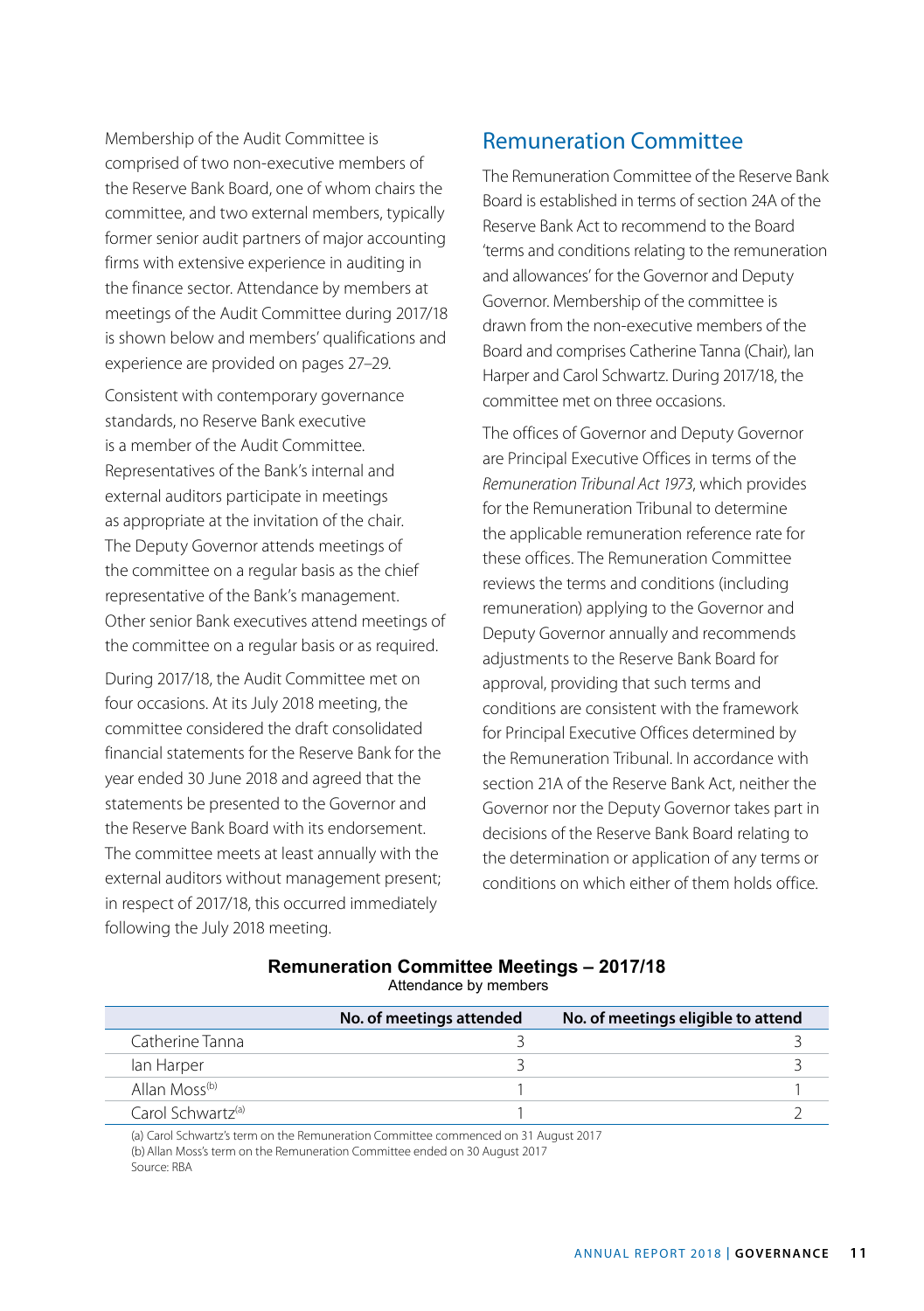The Remuneration Committee is also kept informed of the general remuneration arrangements for Reserve Bank staff. The Governor attends meetings of the committee at the invitation of the chair to discuss remuneration matters in the Bank, but not those relating to his own remuneration. The committee communicates with the Remuneration Tribunal as required.

#### Remuneration and Allowances

Remuneration and travel allowances for the non-executive members of the Reserve Bank Board are set by the Remuneration Tribunal. Remuneration of Board members for their membership of the Audit Committee is determined by the Remuneration Tribunal. The longstanding practice of the Reserve Bank has been to provide the same level of remuneration to members of the Audit Committee who are not also members of the Reserve Bank Board. Membership of the Remuneration Committee is not remunerated.

#### Induction of Board Members

The induction program assists newly appointed Reserve Bank Board members to understand their role and responsibilities, and provides them with an overview of the Reserve Bank's policy framework and operations. Separate briefing sessions are tailored to meet particular needs or interests of members.

## Policy Risk Management Framework and Board Review

Risks associated with the formulation of monetary and payments policies are the direct responsibility of the Reserve Bank Board and the Payments System Board, respectively. The boards review management of these risks periodically as part of their decision-making processes. Operational

risks are managed by executives in terms of the Reserve Bank's risk management framework, as discussed in the chapter on 'Risk Management'.

Towards the end of 2017, the Reserve Bank Board conducted its annual review of the key risks inherent in the formulation of monetary policy and the monetary policy risk register and control framework. The Board endorsed modest refinements to the risk register and concluded that the monetary policy risk control framework had continued to operate effectively.

At the same time, the Reserve Bank Board conducted its annual review of its own operation and processes, based on a survey of Board members. It concluded that Board processes were functioning effectively. The Board agreed that the special topics for discussion at several meetings in 2017, which had allowed the Board to spend more time on medium-term issues relevant to monetary policy, had been valuable. The performance of the Board's Audit and Remuneration committees is assessed as part of the annual review of the effectiveness of the Board itself. The most recent review concluded that the committees and their processes were functioning effectively.

#### Executive Committee

The Executive Committee is the key decision-making committee of the Reserve Bank for matters of a management and/or administrative nature. It is a management committee, whose role is to assist and support the Governor in fulfilling his responsibilities to manage the Bank. The committee, which is chaired by the Governor and comprises the Bank's most senior executives, generally meets weekly. The heads of the Audit, Information and Risk and Compliance departments and the General Counsel attend meetings of the Executive Committee in an advisory capacity.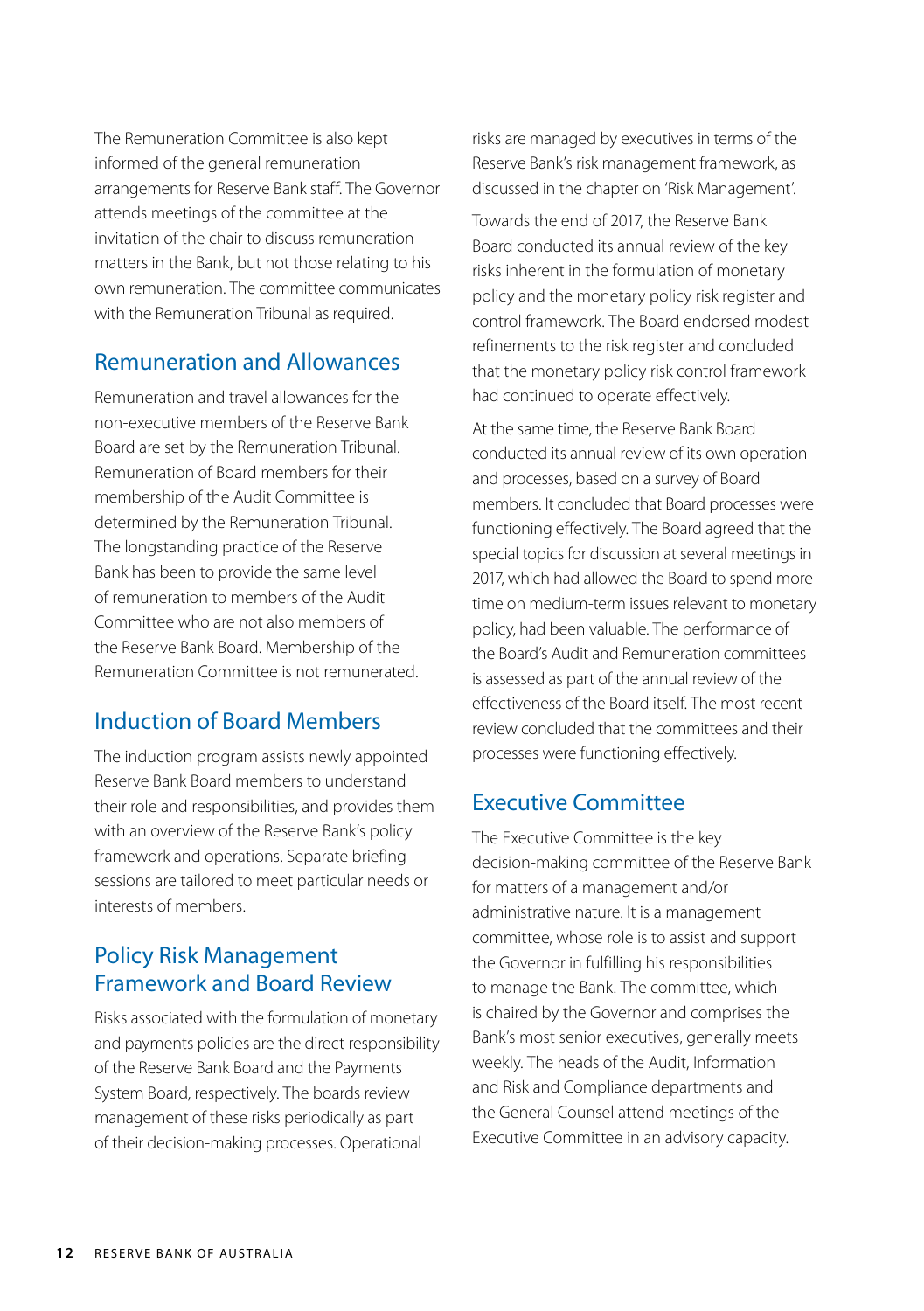## Risk Management Committee

The Risk Management Committee has responsibility for ensuring that operational and financial risks are identified, assessed and properly managed across the Reserve Bank in accordance with its Risk Management Policy. It is a management committee chaired by the Deputy Governor and comprises senior executives drawn mainly from the operational areas of the Bank. During 2017/18, the Risk Management Committee met on six occasions and kept the Executive Committee and Reserve Bank Board Audit Committee informed of its activities. Details of the Reserve Bank's risk management framework are provided in the chapter on 'Risk Management'.

### Note Printing Australia Limited

Note Printing Australia Limited (NPA) is a wholly owned subsidiary of the Reserve Bank operating under a charter reviewed and approved annually by the Reserve Bank Board. NPA's prime function is the efficient and cost-effective production of high-quality and secure Australian banknotes, in accordance with specifications and requirements set by the Reserve Bank. NPA is governed by a board of directors appointed by the Reserve Bank. As at the date of this report, the NPA Board comprised four Reserve Bank executives and one former member of the Reserve Bank Board: Chris Aylmer (Head of Risk and Compliance Department) as Chair; Michelle McPhee (Head of Banking Department); Robert Middleton-Jones (Chief Financial Officer); Greg Johnston (Head of Payments Settlements Department); and Kathryn Fagg, a former member of the Reserve Bank Board. The NPA Board has an Audit and Risk Committee, whose membership comprises Michelle McPhee (Chair), Robert Middleton-Jones and an external member, Alan Beckett, a company director and former senior audit partner of a major accounting firm with extensive experience in the corporate sector, including manufacturing.

More detail about the activities and operational structure of NPA is provided in the chapters on 'Banknotes' and 'Operational Structure'.

## Indemnities for Members of Boards and Staff

Members of the Reserve Bank Board and the Payments System Board are indemnified against liabilities incurred by reason of their appointment to the relevant board or by virtue of holding and discharging such office. Indemnities for those members appointed prior to 1 July 2014 were in accordance with section 27M of the *Commonwealth Authorities and Companies Act 1997* (CAC Act), which specified when indemnity for liability and legal costs was not allowed. Indemnities for members appointed after 1 July 2014, when the CAC Act was repealed, have reflected the substance of the previous CAC Act restrictions. A revised form of the indemnity for new members of both boards, which continues to reflect the substance of the previous CAC Act restrictions, was approved by the Reserve Bank Board in March 2017. In December 2017, the Reserve Bank Board approved indemnities being given to members of the Audit Committee who are not also members of the Reserve Bank Board on substantially the same terms as the indemnities given to Board members.

The Reserve Bank has also provided an indemnity in accordance with section 27M of the CAC Act to senior staff of the Bank in relation to liabilities they may incur in the conduct of their duties at the Bank. In relation to events on or after 1 April 2017, the Bank's policy on assistance to staff for legal proceedings applies. This policy applies to all staff, not only senior staff, and is closely based on the rules that apply to the provision of assistance to staff for legal proceedings in